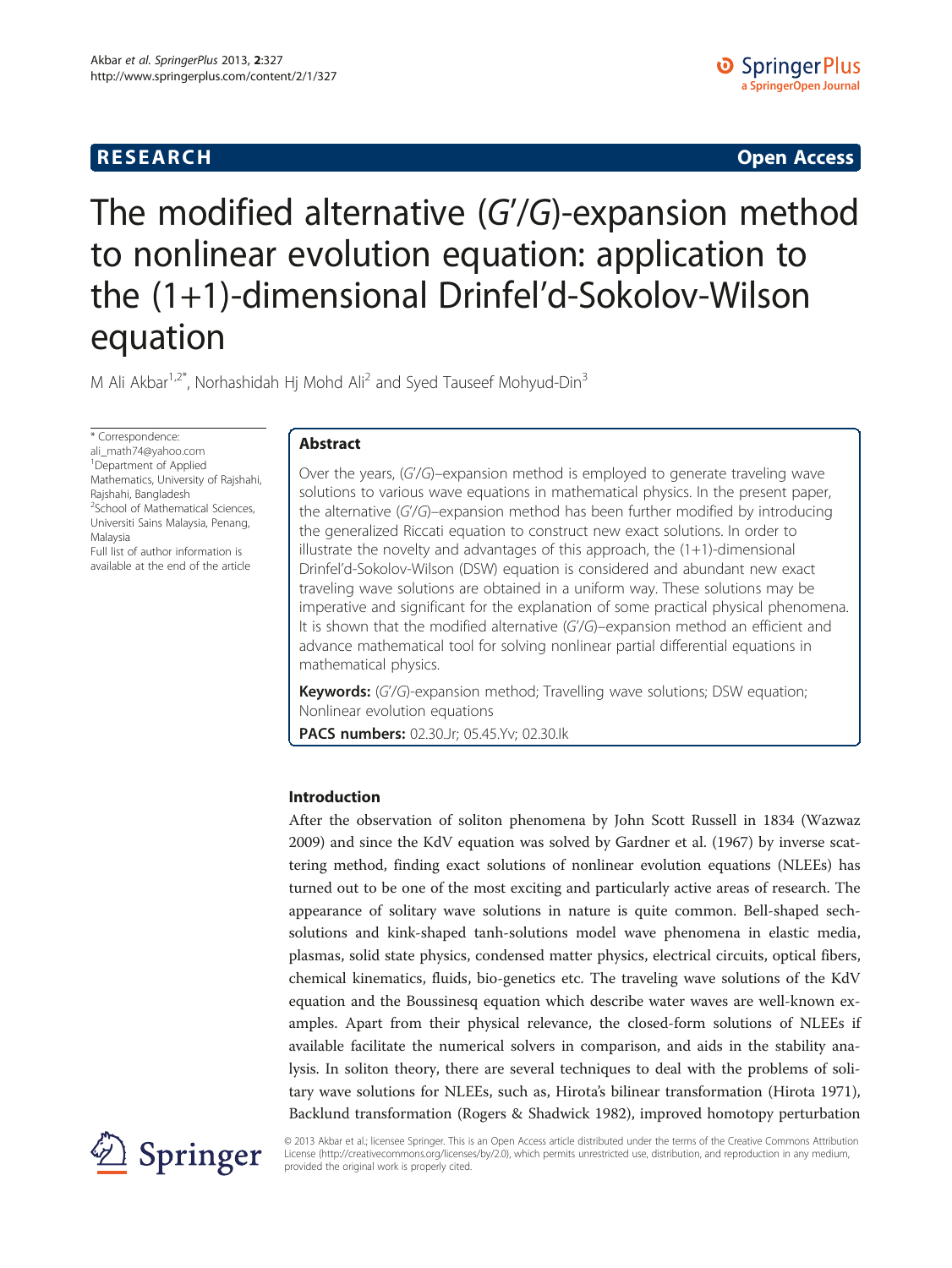<span id="page-1-0"></span>(Jafari & Aminataei [2010\)](#page-15-0), Darboux transformation (Zhaqilao [2010\)](#page-15-0), tanh-function (Malfliet [1992\)](#page-15-0), homogeneous balance (Wang [1996\)](#page-15-0), Jacobi elliptic function (Liu et al. [2001](#page-15-0); Ali [2011](#page-14-0)), F-expansion (Zhou et al. [2003](#page-15-0)) and Exp-function (He & Wu [2006](#page-14-0); Abdou et al. [2007;](#page-14-0) Akbar & Ali [2011;](#page-14-0) Naher et al. [2012\)](#page-15-0). It is to be highlighted that Marinca and Herişanu [\(2011\)](#page-15-0) applied a new approach for calculating a kind of explicit exact solution of nonlinear differential equations and in the simiar context obtained exact solutions of the Duffing and double-well Duffing equations. They implemented the new proposed procedure by using a quotient trigonometric function expansion method and also proved that the introduced method could be easily applied to solve other nonlinear differential equations.

Recently, Wang et al. [\(2008\)](#page-15-0) established a widely used direct and concise method called the  $(G/G)$ -expansion method for obtaining the exact travelling wave solutions of NLEEs, where  $G(\xi)$  satisfies the second order linear ordinary differential equation (ODE)  $G'' + \lambda G' + \mu G = 0$ , where  $\lambda$  and  $\mu$  are arbitrary constants. Applications of the (G'/G)-expansion method can be found in the articles (Bekir [2008](#page-14-0); Naher et al. [2011;](#page-15-0) Akbar et al. [2012](#page-14-0); Kol & Tabi [2011;](#page-15-0) Zayed & Gepreel [2009](#page-15-0); Zayed [2009a;](#page-15-0) Zhang et al. [2008a](#page-15-0); Zhang et al. [2008b;](#page-15-0) Abazari [2010](#page-14-0); Liu et al. [2010](#page-15-0)) for better understanding.

In order to establish the effectiveness and reliability of the  $(G/G)$ -expansion method and to expand the possibility of its application, further research has been carried out by several researchers. For instance, Zhang et al. [\(2010\)](#page-15-0) presented an improved (G'/ G)-expansion method to seek more general traveling wave solutions. Zayed ([2009b](#page-15-0)) presented a new approach of the  $(G/G)$ -expansion method where  $G(\xi)$  satisfies the Jacobi elliptic equation  $[G'(\xi)]^2 = e_2 G^4(\xi) + e_1 G^2(\xi) + e_0$ ,  $e_2, e_1, e_0$  are arbitrary constants, and obtained new exact solutions. Zayed ([2011\)](#page-15-0) again presented an alternative approach of this method in which  $G(\xi)$  satisfies the Riccati equation  $G'(\xi) = A + B G^2(\xi)$ , where  $A$  and  $B$  are arbitrary constants.

Still, substantial work has to be done in order for the  $(G/G)$ -expansion method to be well established, since every nonlinear equation has its own physically significant rich structure. For finding the new exact solutions of NLEEs, it is important to present various method and ansatz, but it seems to be more important how to obtain more new exact solutions to NLEEs under the known method and ansatz. In the present article, we further modify the alternative  $(G/G)$ -expansion method (presented by Zayed [\(2011\)](#page-15-0)) by introducing the generalized Riccati equation mapping, its twenty seven solutions and constructed abundant new traveling wave solutions of the DSW equation.

#### The method

Suppose the general nonlinear partial differential equation,

$$
P(u, u_t, u_x, u_{tt}, u_{tx}, u_{xx}, \cdots) = 0 \tag{1}
$$

where  $u=u(x,t)$  is an unknown function, P is a polynomial in  $u(x,t)$  and its partial derivatives in which the highest order partial derivatives and the nonlinear terms are involved. The main steps of the modified alternative  $(G/G)$ -expansion method combined with the generalized Riccati equation mapping are as follows: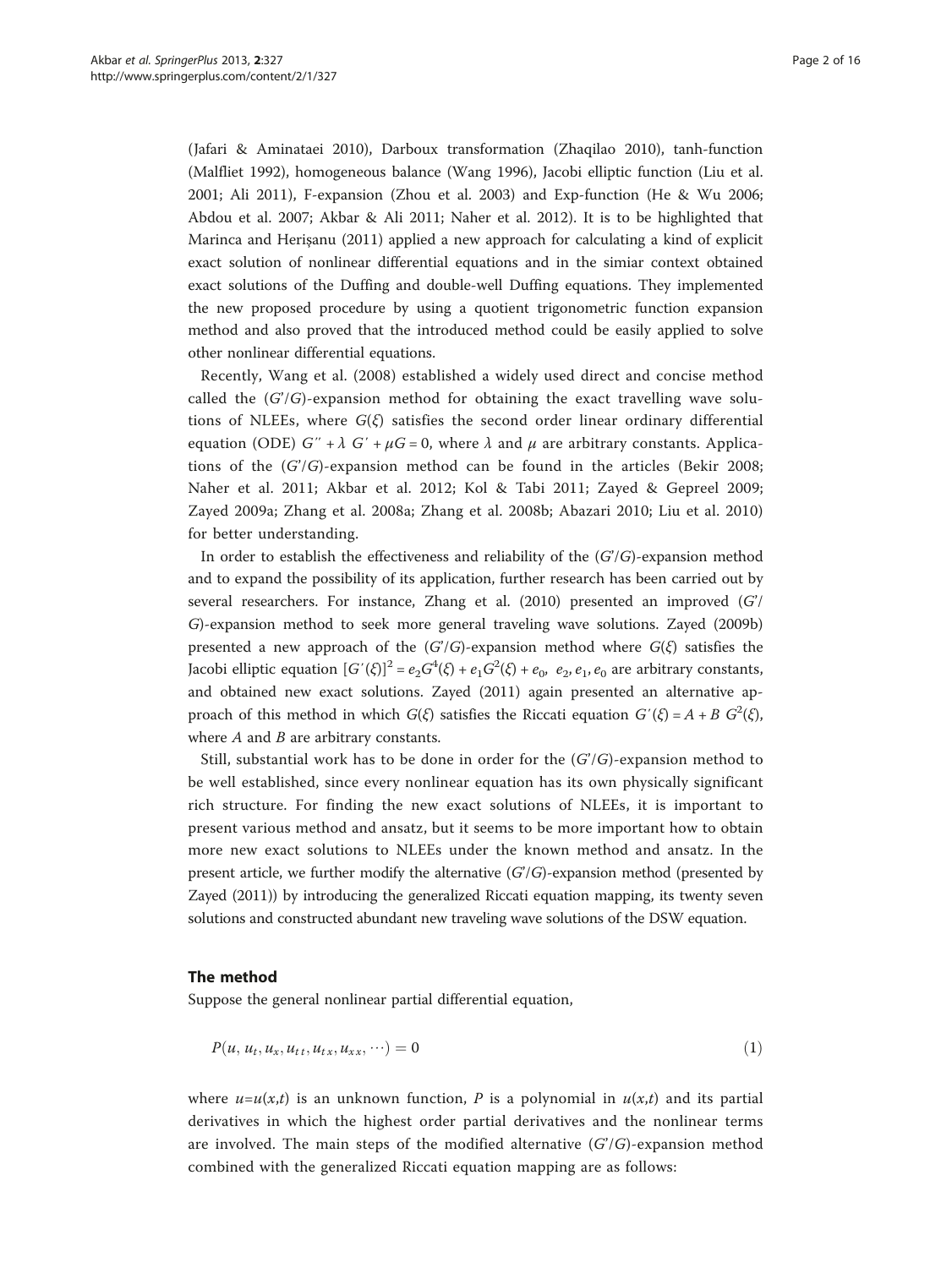<span id="page-2-0"></span>Step 1: The travelling wave variable ansatz

$$
u(x,t) = u(\xi), \ \xi = x - Vt \tag{2}
$$

where  $V$  is the speed of the traveling wave, permits us to transform the Equation  $(1)$  $(1)$  $(1)$ into an ODE:

$$
Q(u, u, u, u, \cdots) = 0 \tag{3}
$$

where the superscripts stands for the ordinary derivatives with respect to  $\xi$ .

Step 2: Suppose the traveling wave solution of Equation (3) can be expressed by a polynomial in  $(G/G)$  as follows:

$$
u(\xi) = \sum_{n=0}^{m} a_n \left(\frac{G}{G}\right)^n, \quad a_m \neq 0 \tag{4}
$$

where  $G/G(\xi)$  satisfies the generalized Riccati equation,

$$
G = r + pG + qG^2,\tag{5}
$$

where  $a_n$  ( $n = 0, 1, 2, \cdots, m$ ), r, p and q are arbitrary constants to be determined later.

The generalized Riccati Equation (5) has twenty seven solutions (Zhu, [2008\)](#page-15-0) as follows:

Family 1: When  $p^2 - 4$  q  $r < 0$  and  $pq ≠ 0$  (or  $r$  q≠0), the solutions of Equation (5) are,

$$
G_{1} = \frac{1}{2q} \left[ -p + \sqrt{4qr-p^{2}} \tan\left(\frac{1}{2}\sqrt{4qr-p^{2}}\xi\right) \right],
$$
  
\n
$$
G_{2} = -\frac{1}{2q} \left[ p + \sqrt{4qr-p^{2}} \cot\left(\frac{1}{2}\sqrt{4qr-p^{2}}\xi\right) \right],
$$
  
\n
$$
G_{3} = \frac{1}{2q} \left[ -p + \sqrt{4qr-p^{2}} \left( \tan\left(\sqrt{4qr-p^{2}}\xi\right) \pm \sec\left(\sqrt{4qr-p^{2}}\xi\right) \right) \right],
$$
  
\n
$$
G_{4} = -\frac{1}{2q} \left[ p + \sqrt{4qr-p^{2}} \left( \cot\left(\sqrt{4qr-p^{2}}\xi\right) \pm \csc\left(\sqrt{4qr-p^{2}}\xi\right) \right) \right],
$$
  
\n
$$
G_{5} = \frac{1}{4q} \left[ -2p + \sqrt{4qr-p^{2}} \left( \tan\left(\frac{1}{4}\sqrt{4qr-p^{2}}\xi\right) - \cot\left(\frac{1}{4}\sqrt{4qr-p^{2}}\xi\right) \right) \right],
$$
  
\n
$$
G_{6} = \frac{1}{2q} \left[ -p + \frac{\sqrt{(A^{2}-B^{2})(4qr-p^{2})} - A\sqrt{4qr-p^{2}}\cos\left(\sqrt{4qr-p^{2}}\xi\right)}{A\sin\left(\sqrt{4qr-p^{2}}\xi\right) + B} \right],
$$
  
\n
$$
G_{7} = \frac{1}{2q} \left[ -p + \frac{\sqrt{(A^{2}-B^{2})(4qr-p^{2})} + A\sqrt{4qr-p^{2}}\cos\left(\sqrt{4qr-p^{2}}\xi\right)}{A\sin\left(\sqrt{4qr-p^{2}}\xi\right) + B} \right],
$$

where A and B are two non-zero real constants and satisfies the condition  $A^2 - B^2 > 0$ .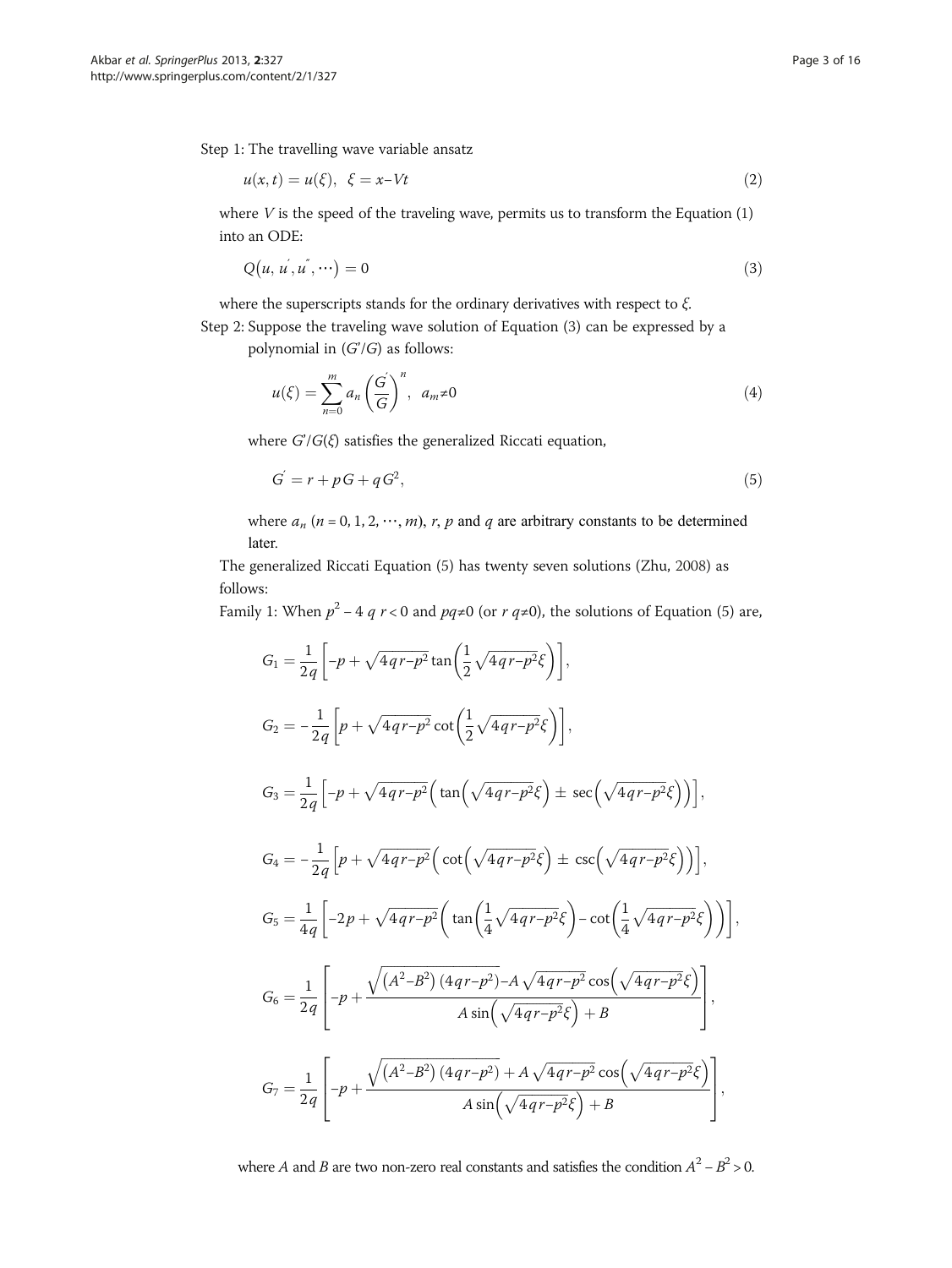$$
G_{8} = \frac{-2r \cos(\frac{1}{2}\sqrt{4qr-p^{2}}\xi)}{\sqrt{4qr-p^{2}} \sin(\frac{1}{2}\sqrt{4qr-p^{2}}\xi) + p \cos(\frac{1}{2}\sqrt{4qr-p^{2}}\xi)},
$$
  
\n
$$
G_{9} = \frac{2r \sin(\frac{1}{2}\sqrt{4qr-p^{2}}\xi)}{-p \sin(\frac{1}{2}\sqrt{4qr-p^{2}}\xi) + \sqrt{(4qr-p^{2})} \cos(\frac{1}{2}\sqrt{4qr-p^{2}}\xi)},
$$
  
\n
$$
G_{10} = \frac{-2r \cos(\sqrt{4qr-p^{2}}\xi)}{\sqrt{(4qr-p^{2})} \sin(\sqrt{4qr-p^{2}}\xi) + p \cos(\sqrt{4qr-p^{2}}\xi) \pm \sqrt{(4qr-p^{2})}},
$$
  
\n
$$
G_{11} = \frac{2r \sin(\sqrt{4qr-p^{2}}\xi)}{-p \sin(\sqrt{4qr-p^{2}}\xi) + \sqrt{(4qr-p^{2})} \cos(\sqrt{4qr-p^{2}}\xi) \pm \sqrt{(4qr-p^{2})}},
$$
  
\n
$$
G_{12} = \frac{4r \sin(\frac{1}{4}\sqrt{4qr-p^{2}}\xi) \cos(\frac{1}{4}\sqrt{4qr-p^{2}}\xi) \pm \sqrt{(4qr-p^{2})}}{-2p \sin(\frac{1}{4}\sqrt{4qr-p^{2}}\xi) \cos(\frac{1}{4}\sqrt{4qr-p^{2}}\xi) + 2\sqrt{(4qr-p^{2})} \cos^{2}(\frac{1}{4}\sqrt{4qr-p^{2}}\xi) - \sqrt{(4qr-p^{2})}}
$$

Family 2: When  $p^2 - 4$   $q$   $r > 0$  and  $pq ≠ 0$  (or  $r$   $q ≠ 0$ ), the solutions of Equation ([5\)](#page-2-0) are,

$$
G_{13} = -\frac{1}{2q} \left[ p + \sqrt{p^2 - 4q} r \tanh\left(\frac{1}{2}\sqrt{p^2 - 4q} r \xi\right) \right],
$$
  
\n
$$
G_{14} = -\frac{1}{2q} \left[ p + \sqrt{p^2 - 4q} r \coth\left(\frac{1}{2}\sqrt{p^2 - 4q} r \xi\right) \right],
$$
  
\n
$$
G_{15} = -\frac{1}{2q} \left[ p + \sqrt{p^2 - 4q} r \left( \tanh\left(\sqrt{p^2 - 4q} r \xi\right) \pm i \operatorname{sech}\left(\sqrt{p^2 - 4q} r \xi\right) \right) \right],
$$
  
\n
$$
G_{16} = -\frac{1}{2q} \left[ p + \sqrt{p^2 - 4q} r \left( \coth\left(\sqrt{p^2 - 4q} r \xi\right) \pm \operatorname{csch}\left(\sqrt{p^2 - 4q} r \xi\right) \right) \right],
$$
  
\n
$$
G_{17} = -\frac{1}{4q} \left[ 2p + \sqrt{p^2 - 4q} r \left( \tanh\left(\frac{1}{4}\sqrt{p^2 - 4q} r \xi\right) + \coth\left(\frac{1}{4}\sqrt{p^2 - 4q} r \xi\right) \right) \right],
$$
  
\n
$$
G_{18} = \frac{1}{2q} \left[ -p + \frac{\sqrt{(A^2 + B^2)(p^2 - 4q} r) - A\sqrt{p^2 - 4q} r \cosh\left(\sqrt{p^2 - 4q} r \xi\right)}{A \sinh\left(\sqrt{p^2 - 4q} r \xi\right) + B} \right],
$$
  
\n
$$
G_{19} = \frac{1}{2q} \left[ -p - \frac{\sqrt{(B^2 - A^2)(p^2 - 4q} r) + A\sqrt{p^2 - 4q} r \cosh\left(\sqrt{p^2 - 4q} r \xi\right)}{A \sinh\left(\sqrt{p^2 - 4q} r \xi\right) + B} \right],
$$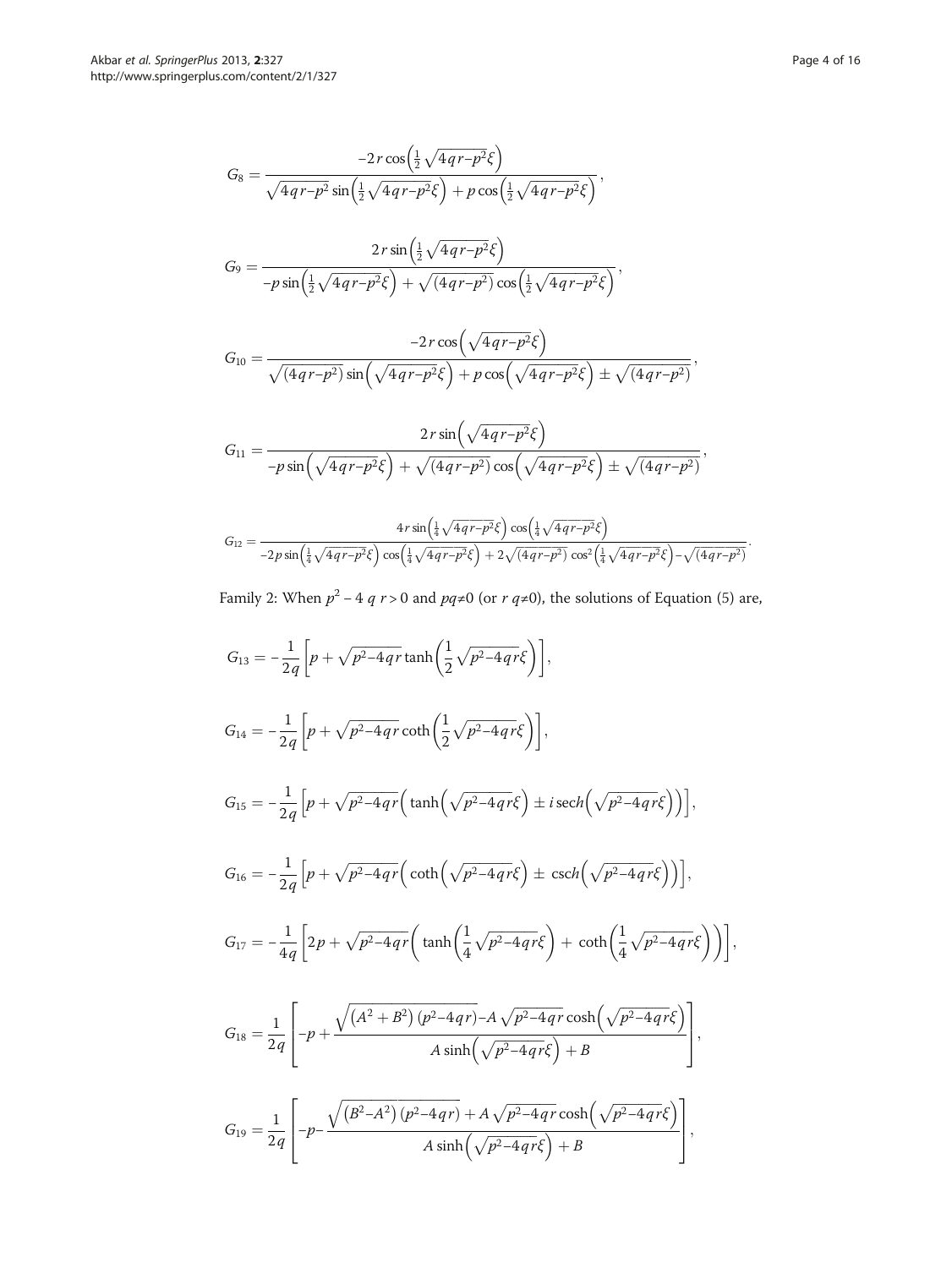where  $A$  and  $B$  are two non-zero real constants and satisfies the condition  $B^2 - A^2 > 0$ .

$$
G_{20} = \frac{2r \cosh\left(\frac{1}{2}\sqrt{p^2-4qr}\xi\right)}{\sqrt{p^2-4qr} \sinh\left(\frac{1}{2}\sqrt{p^2-4qr}\xi\right)-p \cosh\left(\frac{1}{2}\sqrt{p^2-4qr}\xi\right)},
$$

$$
G_{21}=\frac{2r\sinh\left(\frac{1}{2}\sqrt{p^2-4qr}\xi\right)}{\sqrt{p^2-4qr}\cosh\left(\frac{1}{2}\sqrt{p^2-4qr}\xi\right)-p\sinh\left(\frac{1}{2}\sqrt{p^2-4qr}\xi\right)},
$$

$$
G_{22} = \frac{2r \cosh\left(\sqrt{p^2-4qr}\xi\right)}{\sqrt{p^2-4qr} \sinh\left(\sqrt{p^2-4qr}\xi\right)-p \cosh\left(\sqrt{p^2-4qr}\xi\right)\pm i\sqrt{p^2-4qr}},
$$

$$
G_{23} = \frac{2r\sinh\left(\sqrt{p^2-4qr}\xi\right)}{-p\sinh\left(\sqrt{p^2-4qr}\xi\right) + \sqrt{p^2-4qr}\cosh\left(\sqrt{p^2-4qr}\xi\right) \pm \sqrt{p^2-4qr}}.
$$

$$
G_{24} = \frac{4r \sinh(\frac{1}{4}\sqrt{p^2 - 4qr\xi}) \cosh(\frac{1}{4}\sqrt{p^2 - 4qr\xi})}{-2p \sinh(\frac{1}{4}\sqrt{p^2 - 4qr\xi}) \cosh(\frac{1}{4}\sqrt{p^2 - 4qr\xi}) + 2\sqrt{p^2 - 4qr} \cosh^2(\frac{1}{4}\sqrt{p^2 - 4qr\xi}) - \sqrt{p^2 - 4qr}}.
$$

Family 3: When  $r=0$  and  $pq\neq0$ , the solutions of Equation ([5\)](#page-2-0) are,

$$
G_{25}=\frac{-pd}{q[d+\cosh(p\xi)-\sinh(p\xi)]},
$$

$$
G_{26} = -\frac{p [\cosh(p\xi) + \sinh(p\xi)]}{q[d + \cosh(p\xi) + \sinh(p\xi)]},
$$

where  $d$  is an arbitrary constant.

Family 4: When  $q≠0$  and  $r=p=0$ , the solution of Equation ([5\)](#page-2-0) is,

$$
G_{27}=-\frac{1}{q\xi+c_1},
$$

where  $c_1$  is an arbitrary constant.

- Step 3: To determine the positive integer  $m$ , substitute Equation ([4\)](#page-2-0) along with Equation [\(5](#page-2-0)) into Equation [\(3\)](#page-2-0) and then consider homogeneous balance between the highest order derivatives and the nonlinear terms appearing in Equation [\(3\)](#page-2-0).
- Step 4: Substituting Equation [\(4\)](#page-2-0) along with Equation [\(5](#page-2-0)) into Equation ([3\)](#page-2-0) together with the value of *m* obtained in step 3, we obtain polynomials in  $G^i$  and  $G^{-i}$  $(i = 0, 1, 2, 3 \cdots)$  and vanishing each coefficient of the resulted polynomial to zero, yields a set of algebraic equations for  $a_n p$ , q, r and V.
- Step 5: Suppose the value of the constants  $a_n p$ ,  $q$ ,  $r$  and  $V$  can be determined by solving the set of algebraic equations obtained in step 4. Since the general solutions of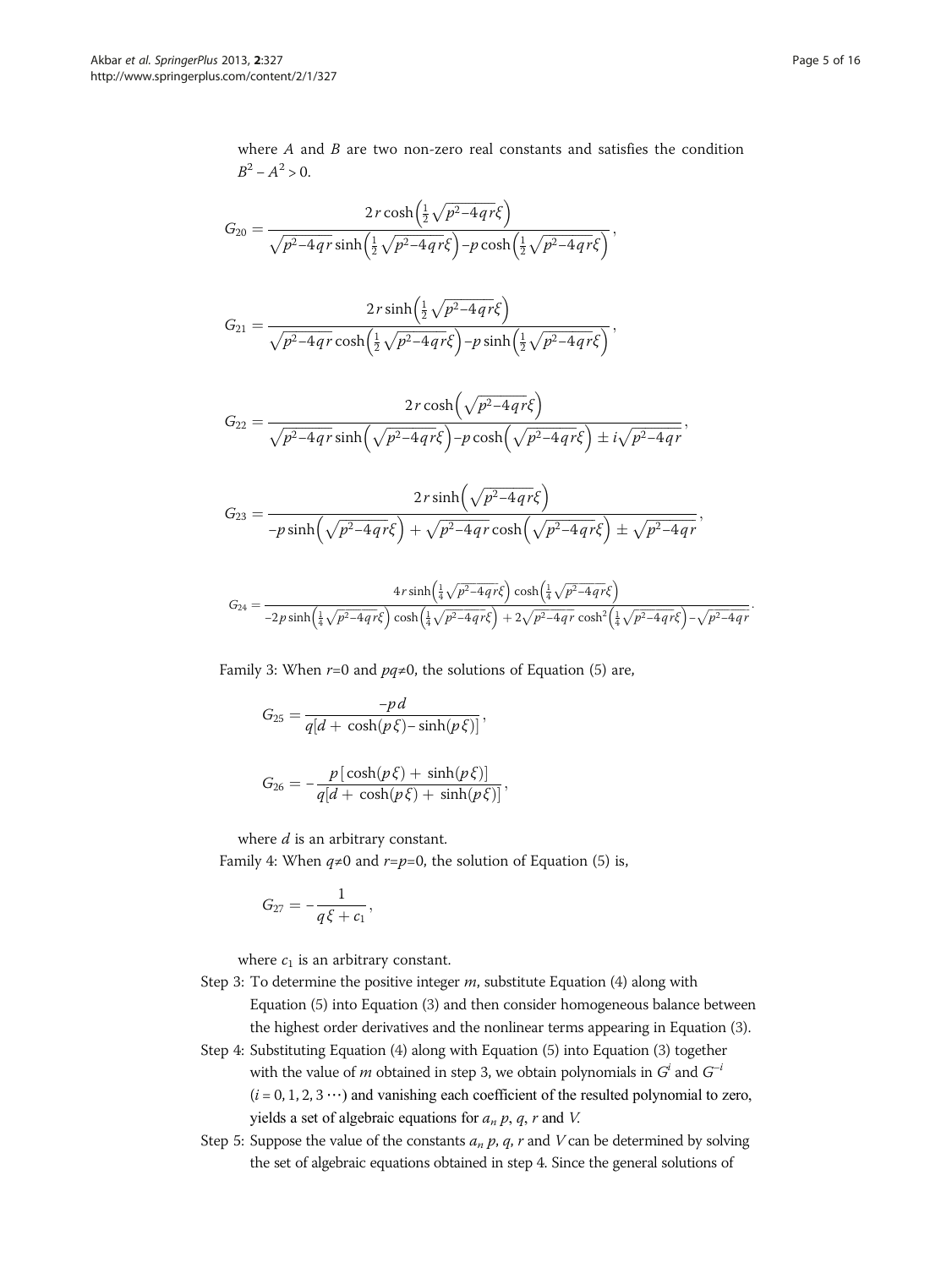Equation [\(5\)](#page-2-0) are known, substituting,  $a_n p$ ,  $q$ ,  $r$  and  $V$  into Equation ([4](#page-2-0)), we obtain new exact traveling wave solutions of the nonlinear evolution Equation ([1](#page-1-0)).

#### <span id="page-5-0"></span>Some new traveling wave solutions of the DSW equation

In this section, the modified alternative  $(G/G)$ -expansion method is employed to construct some new traveling wave solutions of the  $(1+1)$ -dimensional Drinfel'd-Sokolov-Wilson (DSW) equation which is very important nonlinear evolution equation in mathematical physics and engineering and have been paid attention by many researchers. Some exact solutions of the DSW equation were found in the literature. In general, the solutions of the DSW equation have been obtained by means of an ansatz method. Included in the methods are the elliptic-function (Chen & Zhang [2003;](#page-14-0) Liu et al. [2005\)](#page-15-0), Exp-function (He et al. [2010](#page-15-0)), Darboux transformation (Guo & Wu [2010](#page-14-0)), improved F-expansion (Zha & Zhi [2008\)](#page-15-0), Variational iteration (Zhang [2011](#page-15-0)) and Adomian's decomposition (Inc [2006](#page-15-0)). It is to be highlighted that Marinca et. al. ([2011](#page-15-0)) presented quotient trigonometric function expansion method to find explicit and exact solutions to cubic Duffing and double-well Duffing equations. Moreover, a detailed study is made by Yang [\(2012\)](#page-15-0) on local fractional differential equations and its Applications, Local Fractional Functional Analysis and its Applications along with local fractional variation iteration and local fractional Fourier series methods. He [\(2012\)](#page-14-0) has also given a comprehensive analysis of Asymptotic methods for solitary solutions and compactons. Inspired and motivated by the ongoing research in this area, we apply the modified alternative  $(G/G)$ -expansion method for searching its new solitary wave solutions. Let us consider the DSW equation:

$$
2v_{xxx} + 2uv_x + u_xv - v_t = 0
$$
\n(6)

$$
3\nu v_x - u_t = 0.\tag{7}
$$

Now, we use the wave transformation Equation [\(2\)](#page-2-0) into Equations (6) and (7), which yield:

$$
2v^{''} + 2uv^{'} + vu^{'} + Vv^{'} = 0,
$$
\n(8)

$$
3 \nu \nu + V u = 0. \tag{9}
$$

According to step 3, the solution of Equations (8) and (9) can be expressed by a polynomial in  $(G'/G)$  as follows:

$$
u(\xi) = a_0 + a_1 \left(\frac{G}{G}\right) + a_2 \left(\frac{G}{G}\right)^2 + \dots + a_m \left(\frac{G}{G}\right)^m, \ a_m \neq 0 \tag{10}
$$

and

$$
\nu(\xi) = b_0 + b_1 \left(\frac{G'}{G}\right) + b_2 \left(\frac{G'}{G}\right)^2 + \dots + b_n \left(\frac{G'}{G}\right)^n b_n \neq 0 \tag{11}
$$

where  $a_i$ ,  $(i = 0, 1, 2, \dots, m)$  and  $b_i$ ,  $(j = 0, 1, 2, \dots, n)$  all are constants to be determined and  $G/G(\xi)$  satisfies the generalized Riccati Equation [\(5](#page-2-0)). Considering the homogeneous balance between the highest order derivatives and the nonlinear terms in Equations (8) and (9), we obtain  $m=2$  and  $n=1$ .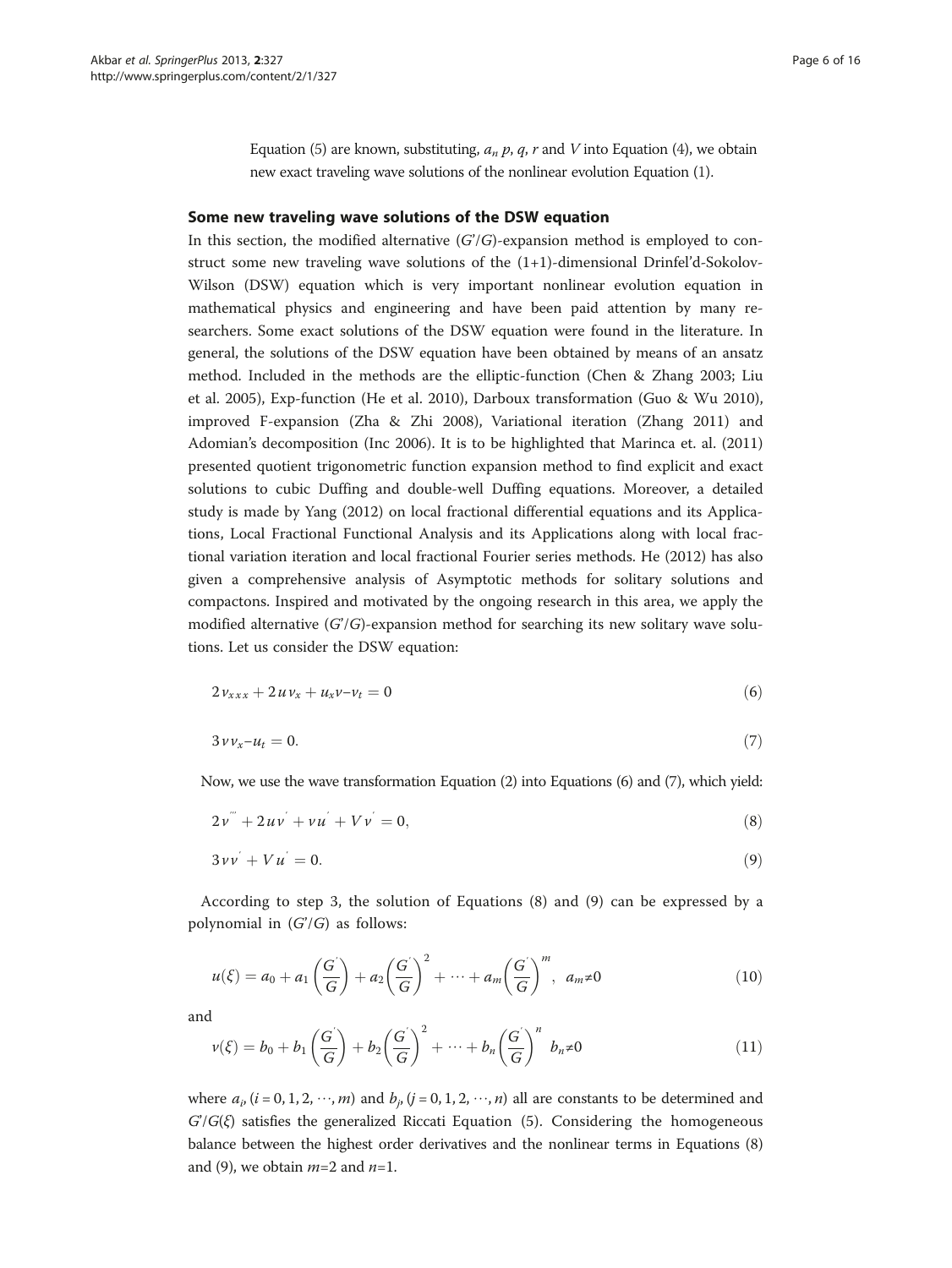Therefore, solution Equations ([10](#page-5-0)) and ([11](#page-5-0)) take the form respectively

$$
u(\xi) = a_0 + a_1 \left(\frac{G}{G}\right) + a_2 \left(\frac{G}{G}\right)^2, \ a_2 \neq 0 \tag{12}
$$

$$
\nu(\xi) = b_0 + b_1\left(\frac{G}{G}\right), b_1 \neq 0 \tag{13}
$$

By means of Equation ([5\)](#page-2-0), Equations (12) and (13) can be rewritten respectively as,

$$
u(\xi) = a_0 + a_1 (p + r G^{-1} + q G) + a_2 (p + r G^{-1} + q G)^2
$$
\n(14)

and

$$
\nu(\xi) = b_0 + b_1(p + rG^{-1} + qG). \tag{15}
$$

Substituting Equations (14) and (15) into Equations ([8\)](#page-5-0) and [\(9\)](#page-5-0), the left hand sides of these equations are converted into polynomials in  $G^i$  and  $G^{-i}$ ,  $(i = 0, 1, 2, 3, \cdots)$ . Setting each coefficient of these polynomials to zero, we obtain a set of simultaneous algebraic equations for  $a_0$ ,  $a_1$ ,  $a_2$ ,  $b_0$ ,  $b_1$ ,  $p$ ,  $q$ ,  $r$  and  $V$  as follows:

$$
24b_1p + 3a_1b_1 + 2a_2b_0 + 12a_2b_1p = 0, \ 2a_2V + 3b_1^2 = 0, \ a_2b_1 + 3b_1 = 0,
$$
  
\n
$$
a_1b_0 + 6a_1b_1p + Vb_1 + 4a_2b_0p + 16b_1qr + 2a_0b_1 + 8a_2b_1qr + 12a_2b_1p^2 + 14b_1p^2 = 0,
$$
  
\n
$$
3a_1b_1rq + 4a_2b_1p^3 + Vb_1p + 3a_1b_1p^2 + 2a_2b_0p^2 + 2a_0b_1p + 2b_1p^3 + a_1b_0p
$$
  
\n
$$
+2a_2b_0rq + 16b_1pqr + 12a_2pqr = 0,
$$
  
\n
$$
Vb_1p + a_1b_0p + 2a_0b_1p + 12a_2b_1pqr + 4a_2b_1p^3 + 3a_1b_1p^2 + 2b_1p^3 + 2a_2b_0p^2
$$
  
\n
$$
+2a_2b_0rq + 3a_1b_1qr + 16b_1pqr = 0,
$$
  
\n
$$
a_1b_0 + 8a_2b_1rq + 6a_1b_1p + 14b_1p^2 + 4a_2b_0p + 16b_1qr + 12a_2b_1p^2 + 2a_0b_1 + Vb_1 = 0,
$$
  
\n
$$
3a_1b_1 + 24b_1p + 2a_2b_0 + 12a_2b_1p = 0, \ Va_1 + 4a_2Vp + 3b_0b_1 + 6b_1^2p = 0,
$$
  
\n
$$
3b_0b_1p + 3b_1^2rq + 3b_1^2p^2 + a_1pV + 2a_2p^2V + 2a_2rqV
$$
  
\n
$$
= 0, \ 3b_0b_1 + 4a_2pV + 6b_1^2p + a_1V = 0,
$$
  
\n(16)

$$
3b_0b_1p + 3b_1^2p^2 + a_1pV + 2a_2p^2V + 3b_1^2qr + 2a_2qrV = 0.
$$

Solving the over-determined set of algebraic equations by using the symbolic computation software, such as, Maple, we obtain

$$
a_2 = -3, \ \ a_1 = 3p, \ \ a_0 = -\frac{p^2}{4} - \frac{b_1^2}{4} + 4qr, \ \ b_1 = b_1, \ \ b_0 = -\frac{1}{2}b_1p, \ \ V = \frac{1}{2}b_1^2 \tag{17}
$$

where  $b_1$ ,  $p$ ,  $q$  and  $r$  are arbitrary constants.

Now on the basis of the solutions of Equation [\(5](#page-2-0)), we obtain some new types of solutions of Equations ([6\)](#page-5-0) and [\(7](#page-5-0)).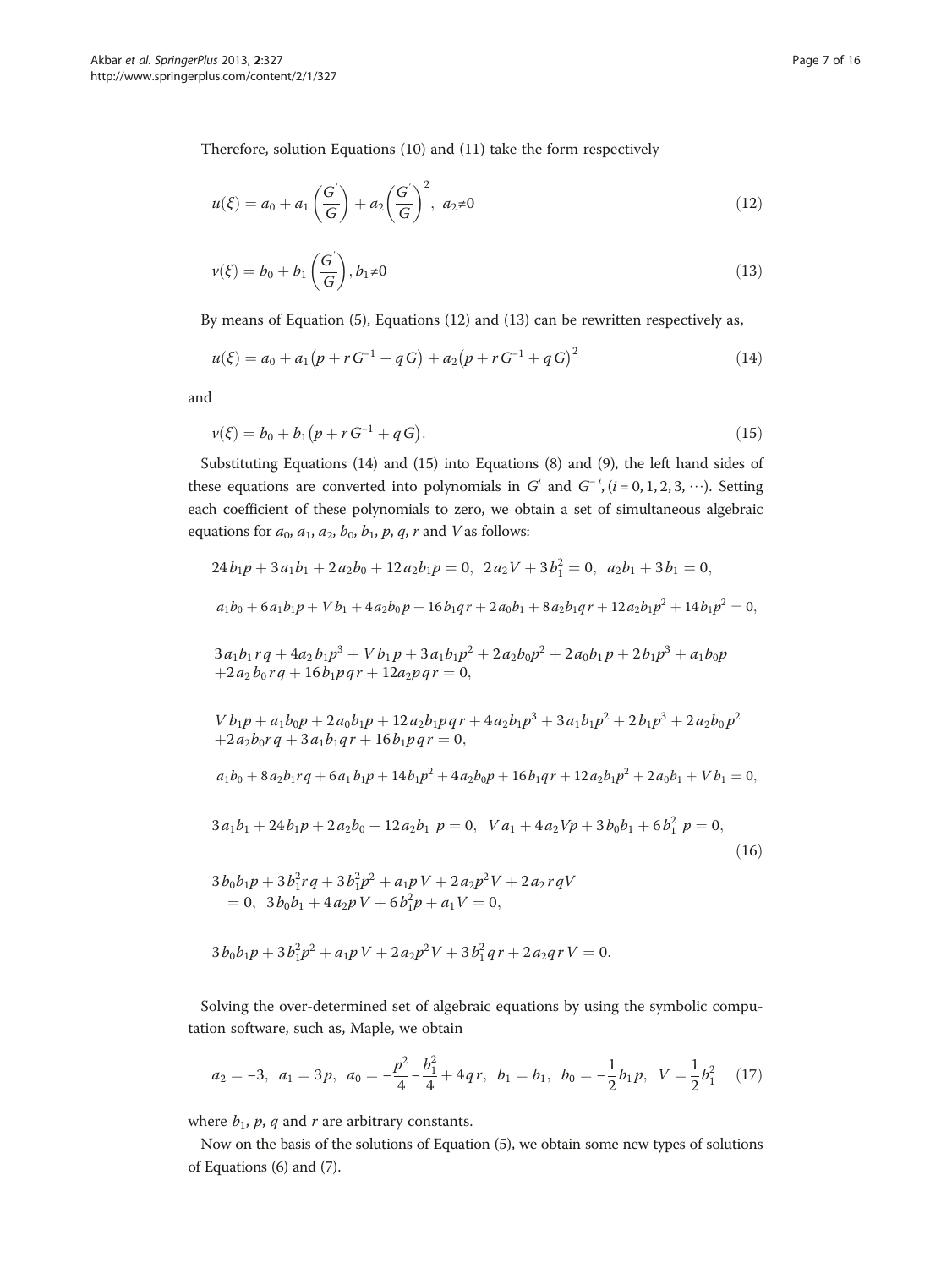## Family 1

When  $p^2 - 4$  q  $r < 0$  and  $pq \neq 0$  (or  $r q \neq 0$ ), the periodic form solutions of Equations ([6](#page-5-0)) and ([7\)](#page-5-0) are:

$$
u_1 = -\frac{p^2}{4} - \frac{b_1^2}{4} + 4qr + 3p\left(\frac{2\Delta^2 \sec^2(\Delta \xi)}{-p + 2\Delta \tan(\Delta \xi)}\right) - 3\left(\frac{2\Delta^2 \sec^2(\Delta \xi)}{-p + 2\Delta \tan(\Delta \xi)}\right)^2,
$$

$$
v_1 = -\frac{1}{2}b_1p + b_1\left(\frac{2\Delta^2 \sec^2(\Delta \xi)}{-p + 2\Delta \tan(\Delta \xi)}\right),
$$

where  $\Delta = \frac{1}{2} \sqrt{4q r - p^2}$ ,  $\xi = x - \frac{1}{2} b_1^2 t$  and  $b_1$ ,  $p$ ,  $q$ ,  $r$  are arbitrary constants.

$$
u_2 = -\frac{p^2}{4} - \frac{b_1^2}{4} + 4qr - 3p\left(\frac{2\Delta^2 \csc^2(\Delta\xi)}{p + 2\Delta \cot(\Delta\xi)}\right) - 3\left(\frac{2\Delta^2 \csc^2(\Delta\xi)}{p + 2\Delta \cot(\Delta\xi)}\right)^2,
$$

$$
\nu_2 = -\frac{1}{2}b_1p - b_1\left(\frac{2\Delta^2 \csc^2(\Delta \xi)}{p + 2\Delta \cot(\Delta \xi)}\right),
$$

$$
u_3 = -\frac{p^2}{4} - \frac{b_1^2}{4} + 4qr + 3p\left(\frac{4\Delta^2 \sec(2\Delta\xi)\left(1 \pm \sin(2\Delta\xi)\right)}{-p\cos(2\Delta\xi) + 2\Delta\sin(2\Delta\xi) \pm 2\Delta}\right)
$$

$$
-3\left(\frac{4\Delta^2 \sec(2\Delta\xi)\left(1 \pm \sin(2\Delta\xi)\right)}{-p\cos(2\Delta\xi) + 2\Delta\sin(2\Delta\xi) \pm 2\Delta}\right)^2,
$$

$$
\nu_3 = -\frac{1}{2}b_1p + b_1\left(\frac{4\Delta^2 \sec(2\Delta\xi)(1 \pm \sin(2\Delta\xi))}{-p\cos(2\Delta\xi) + 2\Delta\sin(2\Delta\xi) \pm 2\Delta}\right),
$$
  
\n
$$
u_4 = -\frac{p^2}{4} - \frac{b_1^2}{4} + 4q r - 3p\left(\frac{4\Delta^2 \csc(2\Delta\xi)(1 \pm \cos(2\Delta\xi))}{p\sin(2\Delta\xi) + 2\Delta\cos(2\Delta\xi) \pm 2\Delta}\right)
$$
  
\n
$$
-3\left(\frac{4\Delta^2 \csc(2\Delta\xi)(1 \pm \cos(2\Delta\xi))}{p\sin(2\Delta\xi) + 2\Delta\cos(2\Delta\xi) \pm 2\Delta}\right)^2,
$$
  
\n
$$
\nu_4 = -\frac{1}{2}b_1p - b_1\left(\frac{4\Delta^2 \csc(2\Delta\xi)(1 \pm \cos(2\Delta\xi))}{p\sin(2\Delta\xi) + 2\Delta\cos(2\Delta\xi) \pm 2\Delta}\right),
$$
  
\n
$$
u_5 = -\frac{p^2}{4} - \frac{b_1^2}{4} + 4q r - 3p\left(\frac{2\Delta^2 \csc(\Delta\xi)}{p\sin(\Delta\xi) + 2\Delta\cos(\Delta\xi)}\right) - 3\left(\frac{2\Delta^2 \csc(\Delta\xi)}{p\sin(\Delta\xi) + 2\Delta\cos(\Delta\xi)}\right)^2,
$$

$$
\nu_5 = -\frac{1}{2}b_1p - b_1\left(\frac{2\Delta^2\csc(\Delta\xi)}{p\sin(\Delta\xi) + 2\Delta\cos(\Delta\xi)}\right),\,
$$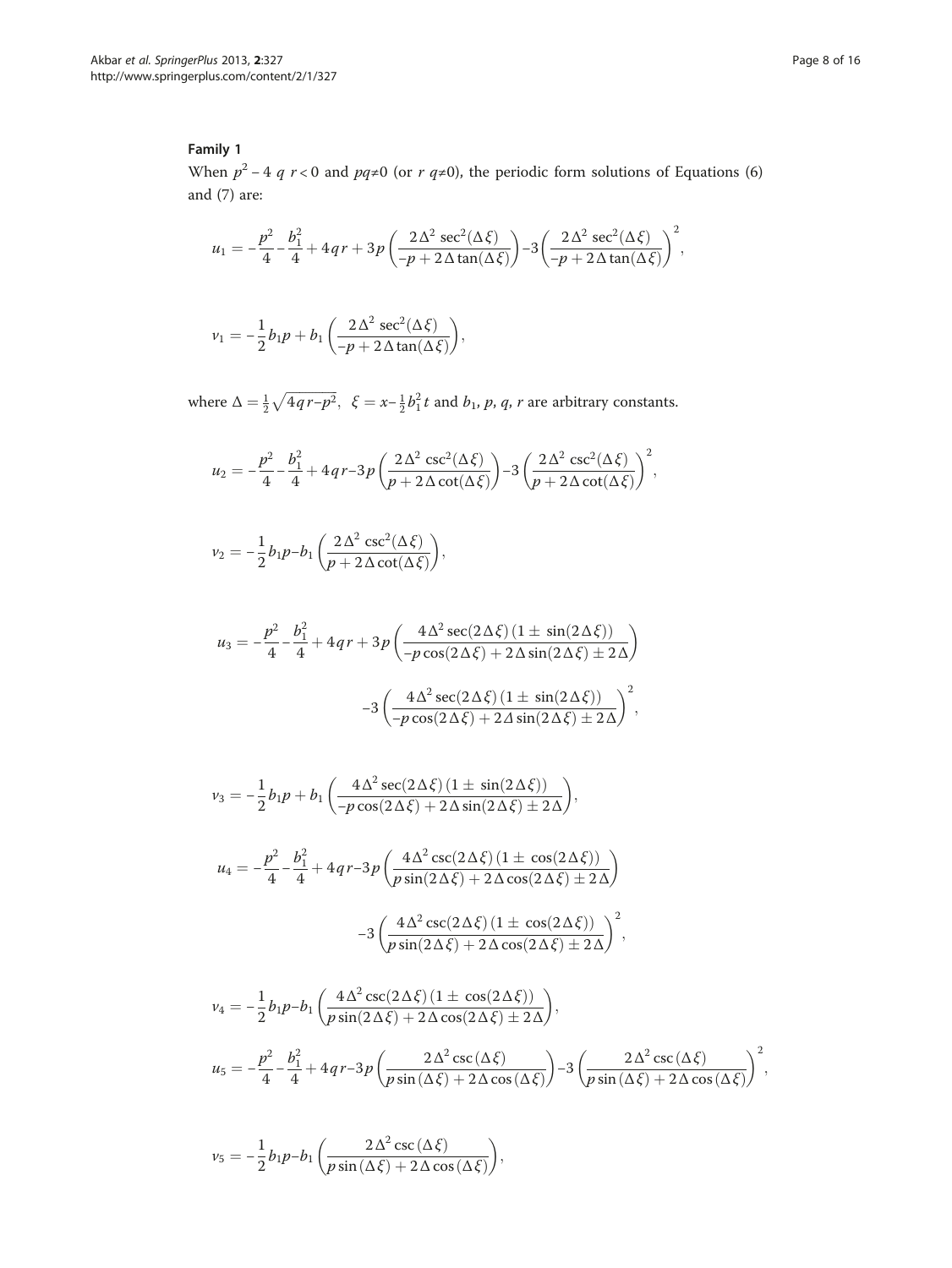$$
u_6 = -3p \left( \frac{4A\Delta^2 \left\{ \sqrt{A^2 - B^2} \cos(2\Delta\xi) - B \sin(2\Delta\xi) - A \right\} \left\{ A \sin(2\Delta\xi) + B \right\}}{\left\{ A^2 \cos^2(2\Delta\xi) - A^2 - B^2 - 2AB \sin(2\Delta\xi) \right\} \left\{ p A \sin(2\Delta\xi) + 2A\Delta \cos(2\Delta\xi) + p B - 2\Delta\sqrt{A^2 - B^2} \right\}} \right\}
$$
\n
$$
-3 \left( \frac{4A\Delta^2 \left\{ \sqrt{A^2 - B^2} \cos(2\Delta\xi) - B \sin(2\Delta\xi) - A \right\} \left\{ A \sin(2\Delta\xi) + B \right\}}{\left\{ A^2 \cos^2(2\Delta\xi) - A^2 0 - B^2 - 2AB \sin(2\Delta\xi) \right\} \left\{ p A \sin(2\Delta\xi) + 2A\Delta \cos(2\Delta\xi) + p B - 2\Delta\sqrt{A^2 - B^2} \right\}} \right\}
$$
\n
$$
- \frac{p^2}{4} - \frac{b_1^2}{4} + 4q r,
$$
\n
$$
v_6 = -\frac{1}{2} b_1 p - b_1 \left( \frac{4A\Delta^2 \left\{ \sqrt{A^2 - B^2} \cos(2\Delta\xi) - B \sin(2\Delta\xi) - A \right\} \left\{ A \sin(2\Delta\xi) + B \right\}}{\left\{ A^2 \cos^2(2\Delta\xi) - A^2 - B^2 - 2AB \sin(2\Delta\xi) \right\} \left\{ p A \sin(2\Delta\xi) + 2A\Delta \cos(2\Delta\xi) + p B - 2\Delta\sqrt{A^2 - B^2} \right\}} \right\}
$$
\n
$$
u_7 = -3p \left( \frac{4A\Delta^2 \left\{ \sqrt{A^2 - B^2} \cos(2\Delta\xi) + B \sin(2\Delta\xi) + A \right\} \left\{ A \sin(2\Delta\xi) + B \right\}}{\left\{ A^2 \cos^2(2\Delta\xi) - A^2 - B^2 - 2AB \sin(2\Delta\xi) \right\} \left\{ p A \sin(2\Delta\xi) - 2A\Delta \
$$

where A and B are two non-zero real constants satisfies the condition  $A^2 - B^2 > 0$ .

$$
\begin{split} u_8 = -\frac{p^2}{4} - \frac{b_1^2}{4} + 4\,q\,r - 3\,p &\left(\frac{2\,\Delta^2\,\mathrm{sec}(\Delta\,\xi)\{p\cos(\Delta\,\xi) + 2\,\Delta\sin(\Delta\,\xi)\}}{2\,(p^2-2r q)\,\cos^2(\Delta\,\xi) + 4\,\Delta p\sin(\Delta\,\xi)\cos(\Delta\,\xi) + 4\,\Delta^2}\right) \\ - 3\left(\frac{2\,\Delta^2\,\mathrm{sec}(\Delta\,\xi)\{p\cos(\Delta\,\xi) + 2\,\Delta\sin(\Delta\,\xi)\}}{2\,(p^2-2r q)\,\cos^2(\Delta\,\xi) + 4\,\Delta p\sin(\Delta\,\xi)\cos(\Delta\,\xi) + 4\,\Delta^2}\right)^2, \end{split}
$$

$$
v_8 = -\frac{1}{2}b_1p - b_1\left(\frac{2\Delta^2 \sec(\Delta\xi)\{p\cos(\Delta\xi) + 2\Delta\sin(\Delta\xi)\}}{2(p^2-2rq)\cos^2(\Delta\xi) + 4\Delta p\sin(\Delta\xi)\cos(\Delta\xi) + 4\Delta^2}\right),
$$
  
\n
$$
u_9 = -\frac{p^2}{4} - \frac{b_1^2}{4} + 4qr + 3p\left(\frac{2\Delta^2 \csc(\Delta\xi)\{p\sin(\Delta\xi)\cos(\Delta\xi) + 4\Delta^2\}}{2(p^2-2rq)\cos^2(\Delta\xi) + 4\Delta p\sin(\Delta\xi)\cos(\Delta\xi) - p^2}\right)
$$
  
\n
$$
-3\left(\frac{2\Delta^2 \csc(\Delta\xi)\{p\sin(\Delta\xi) - 2\Delta\cos(\Delta\xi)\}}{2(p^2-2rq)\cos^2(\Delta\xi) + 4\Delta p\sin(\Delta\xi)\cos(\Delta\xi) - p^2}\right)^2,
$$
  
\n
$$
v_9 = -\frac{1}{2}b_1p + b_1\left(\frac{2\Delta^2 \csc(\Delta\xi)\{p\sin(\Delta\xi) - 2\Delta\cos(\Delta\xi)\}}{2(p^2-2rq)\cos^2(\Delta\xi) + 4\Delta p\sin(\Delta\xi)\cos(\Delta\xi) - p^2}\right),
$$
  
\n
$$
u_{10} = -\frac{p^2}{4} - \frac{b_1^2}{4} + 4qr - 3p\left(\frac{2\Delta^2 \sec(2\Delta\xi)\{1 \pm \sin(2\Delta\xi)\} \{p\cos(2\Delta\xi) + 2\Delta\sin(2\Delta\xi) \pm 2\Delta\}\}}{(p^2-2rq)\cos^2(2\Delta\xi) + 2\Delta\{1 \pm \sin(2\Delta\xi)\} \{2\Delta\pm p\cos(2\Delta\xi)\}}
$$
  
\n
$$
-3\left(\frac{2\Delta^2 \sec(2\Delta\xi)\{1 \pm \sin(2\Delta\xi)\} \{p\cos(2\Delta\xi) + 2\Delta\sin(2\Delta\xi) \pm 2\Delta\}}{p^2-2rq)\cos^2(2\Delta\xi) + 2\Delta\{1 \pm \sin(2\Delta\xi)\} \{2\Delta\pm p\cos(2\Delta\xi)\}}
$$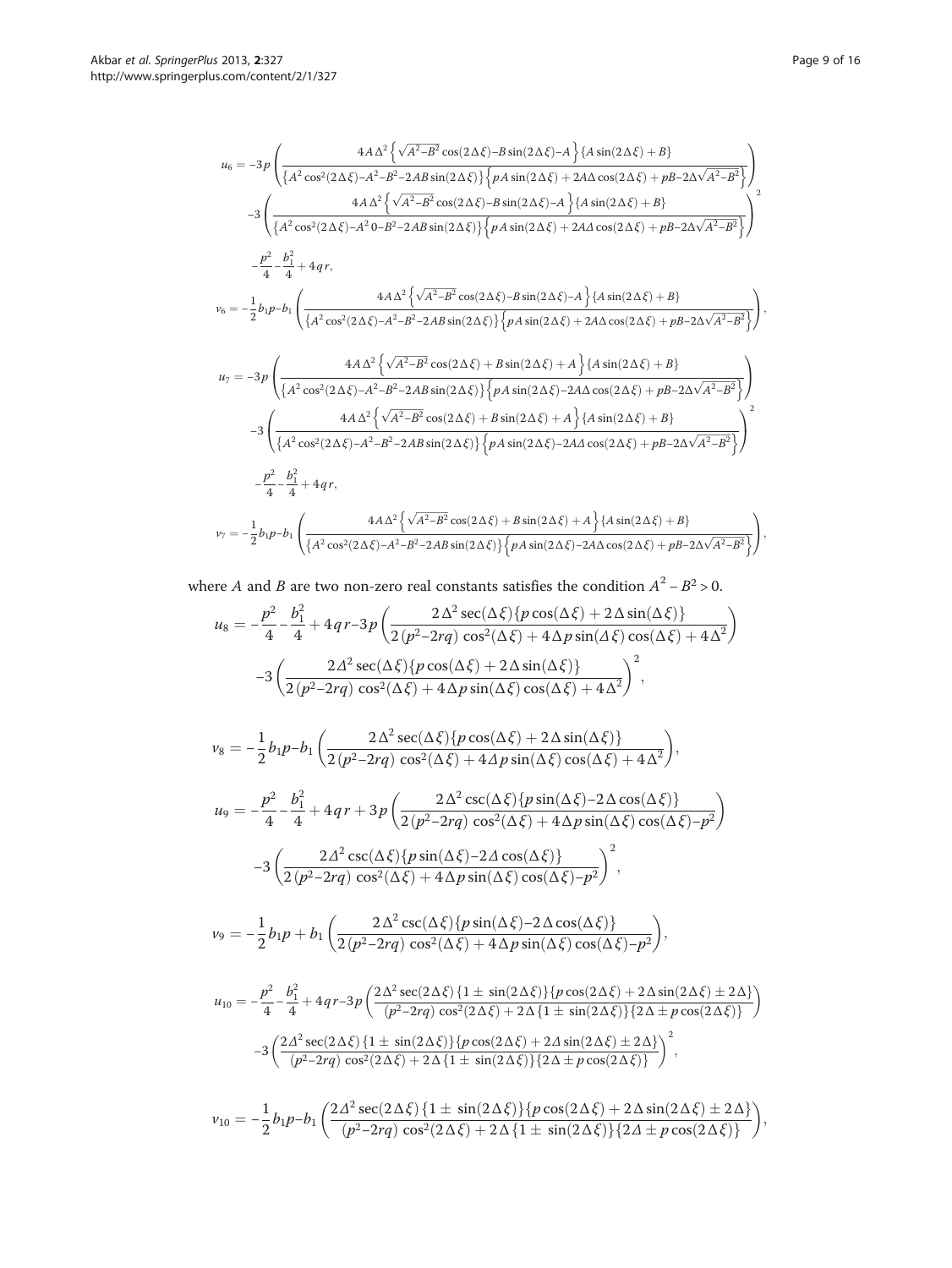$$
u_{11} = -\frac{p^2}{4} - \frac{b_1^2}{4} + 4qr \pm 3p \left( \frac{2\Delta^2 \csc(2\Delta\xi) \{-p\sin(2\Delta\xi) + 2\Delta\cos(2\Delta\xi) \pm 2\Delta\}}{(2rq - p^2)\cos(2\Delta\xi) - 2p\Delta\sin(2\Delta\xi) \pm 2qr} \right)
$$
  

$$
-3 \left( \frac{2\Delta^2 \csc(2\Delta\xi) \{-p\sin(2\Delta\xi) + 2\Delta\cos(2\Delta\xi) \pm 2\Delta\}}{(2rq - p^2)\cos(2\Delta\xi) - 2p\Delta\sin(2\Delta\xi) \pm 2qr} \right)^2,
$$
  

$$
v_{11} = -\frac{1}{2}b_1p \pm b_1 \left( \frac{2\Delta^2 \csc(2\Delta\xi) \{-p\sin(2\Delta\xi) + 2\Delta\cos(2\Delta\xi) \pm 2\Delta\}}{(2rq - p^2)\cos(2\Delta\xi) - 2p\Delta\sin(2\Delta\xi) \pm 2qr} \right),
$$

$$
u_{12} = -\frac{p^2}{4} - \frac{b_1^2}{4} + 4qr + 3p\left(\frac{2\Delta^2 \csc(\Delta\xi)\{p\sin(\Delta\xi) - 2\Delta\cos(\Delta\xi)\}}{2(p^2 - 2rq)\cos^2(\Delta\xi) + 4\Delta p\sin(\Delta\xi)\cos(\Delta\xi) - p^2}\right)
$$

$$
-3\left(\frac{2\Delta^2 \csc(\Delta\xi)\{p\sin(\Delta\xi) - 2\Delta\cos(\Delta\xi)\}}{2(p^2 - 2rq)\cos^2(\Delta\xi) + 4\Delta p\sin(\Delta\xi)\cos(\Delta\xi) - p^2}\right)^2,
$$

$$
\nu_{12} = -\frac{1}{2}b_1p + b_1\left(\frac{2\Delta^2\csc(\Delta\xi)\{p\sin(\Delta\xi) - 2\Delta\cos(\Delta\xi)\}}{2(p^2 - 2rq)\cos^2(\Delta\xi) + 4\Delta p\sin(\Delta\xi)\cos(\Delta\xi) - p^2}\right).
$$

## Family 2

When  $p^2 - 4$  q  $r > 0$  and  $pq \neq 0$  (or  $rq \neq 0$ ), the soliton and soliton-like solutions of Equations ([6](#page-5-0)) and ([7\)](#page-5-0) are:

$$
u_{13} = -\frac{p^2}{4} - \frac{b_1^2}{4} + 4qr + 3p\left(\frac{2\Omega^2 \operatorname{sech}^2(\Omega \xi)}{p + 2\Omega \tanh(\Omega \xi)}\right) - 3\left(\frac{2\Omega^2 \operatorname{sech}^2(\Omega \xi)}{p + 2\Omega \tanh(\Omega \xi)}\right)^2,
$$
  

$$
v_{13} = -\frac{1}{2}b_1p + b_1\left(\frac{2\Omega^2 \operatorname{sech}^2(\Omega \xi)}{p + 2\Omega \tanh(\Omega \xi)}\right),
$$

where  $\Omega = \frac{1}{2} \sqrt{p^2 - 4qr}$ ,  $\xi = x - \frac{1}{2} b_1^2 t$  and  $b_1$ , p, q, r are arbitrary constants.

$$
u_{14} = -\frac{p^2}{4} - \frac{b_1^2}{4} + 4qr - 3p\left(\frac{2\Omega^2 \operatorname{csch}^2(\Omega \xi)}{p + 2\Delta \operatorname{coth}(\Omega \xi)}\right) - 3\left(\frac{2\Omega^2 \operatorname{csch}^2(\Omega \xi)}{p + 2\Delta \operatorname{coth}(\Omega \xi)}\right)^2,
$$

$$
v_{14} = -\frac{1}{2}b_1p - b_1\left(\frac{2\Omega^2\operatorname{csch}^2(\Omega\xi)}{p + 2\Delta\operatorname{coth}(\Omega\xi)}\right),\,
$$

$$
u_{15} = -\frac{p^2}{4} - \frac{b_1^2}{4} + 4qr + 3p\left(\frac{4\Omega^2 \operatorname{sech}(2\Omega\xi)\left(1\mp i\sinh(2\Omega\xi)\right)}{p\cosh(2\Omega\xi) + 2\Delta\sinh(2\Omega\xi) \pm i2\Omega}\right)
$$

$$
-3\left(\frac{4\Omega^2 \operatorname{sech}(2\Omega\xi)\left(1\mp i\sinh(2\Omega\xi)\right)}{p\cosh(2\Omega\xi) + 2\Delta\sinh(2\Omega\xi) \pm i2\Omega}\right)^2,
$$

$$
\nu_{15} = -\frac{1}{2}b_1p + b_1\left(\frac{4\Omega^2 \operatorname{sech}(2\Omega\xi)\left(1 \mp i \sinh(2\Omega\xi)\right)}{p \cosh(2\Omega\xi) + 2\Delta \sinh(2\Omega\xi) \pm i2\Omega}\right),\,
$$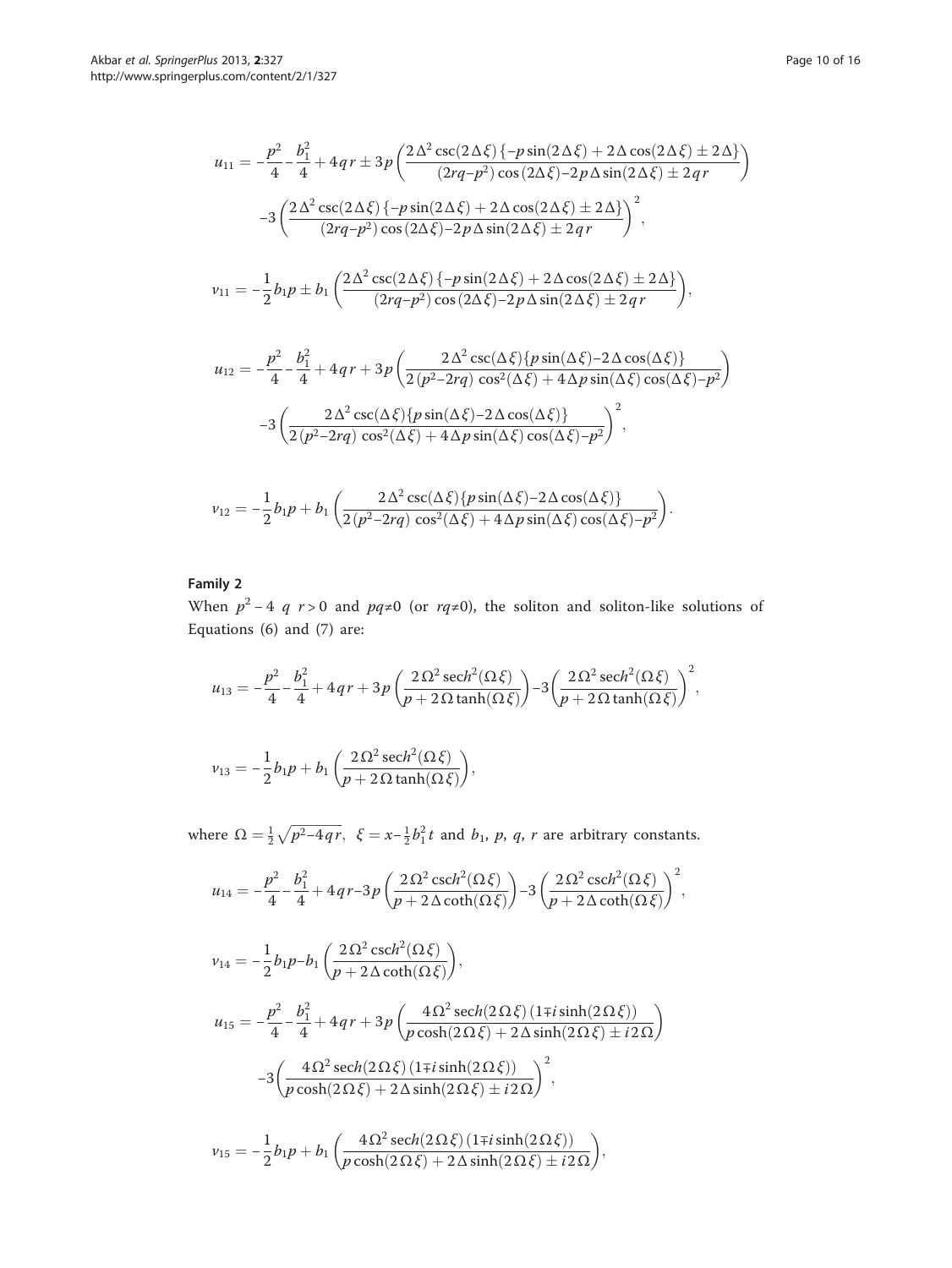<span id="page-10-0"></span>

$$
u_{16} = -\frac{p^2}{4} - \frac{b_1^2}{4} + 4qr - 3p\left(\frac{4\Omega^2 \operatorname{csch}(2\Omega\xi)\left(1 \pm \cosh(2\Omega\xi)\right)}{p \sinh(2\Omega\xi) + 2\Omega \cosh(2\Delta\xi) \pm 2\Omega}\right)
$$

$$
-3\left(\frac{4\Omega^2 \operatorname{csch}(2\Omega\xi)\left(1 \pm \cosh(2\Omega\xi)\right)}{p \sinh(2\Omega\xi) + 2\Omega \cosh(2\Delta\xi) \pm 2\Omega}\right)^2,
$$

$$
\nu_{16} = -\frac{1}{2}b_1p - b_1\left(\frac{4\Omega^2\operatorname{csch}(2\Omega\xi)\left(1 \pm \cosh(2\Omega\xi)\right)}{p\sinh(2\Omega\xi) + 2\Omega\cosh(2\Delta\xi) \pm 2\Omega}\right),\,
$$

$$
u_{17} = -\frac{p^2}{4} - \frac{b_1^2}{4} + 4qr - 3p\left(\frac{\Omega^2 \operatorname{sech}^2(\Omega\xi/2)}{2\left\{\cosh^2(\Omega\xi/2) - 1\right\}\left\{p + \Omega\left(\tanh\left(\Omega\xi/2\right) + \coth\left(\Omega\xi/2\right)\right)\right\}}\right)
$$

$$
-3\left(\frac{\Omega^2 \operatorname{sech}^2(\Omega\xi/2)}{2\left\{\cosh^2(\Omega\xi/2) - 1\right\}\left\{p + \Omega\left(\tanh\left(\Omega\xi/2\right) + \coth\left(\Omega\xi/2\right)\right)\right\}}\right)^2,
$$

$$
\nu_{17} = -\frac{1}{2}b_1p - b_1\left(\frac{\Omega^2 \operatorname{sech}^2(\Omega\xi/2)}{2\left\{\cosh^2(\Omega\xi/2) - 1\right\}\left\{p + \Omega\left(\tanh\left(\Omega\xi/2\right) + \coth\left(\Omega\xi/2\right)\right)\right\}}\right),\,
$$

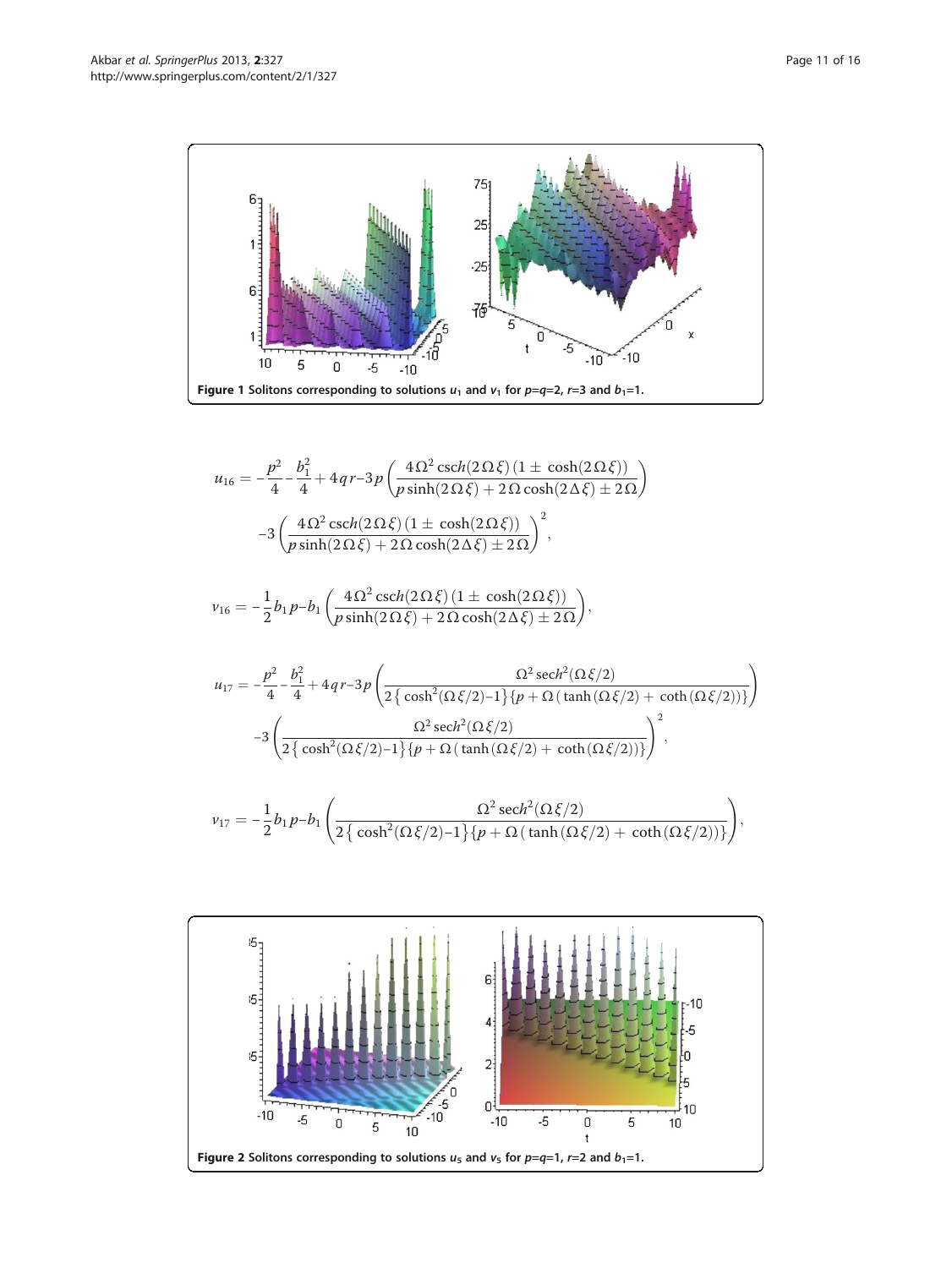<span id="page-11-0"></span>

$$
\begin{split} u_{18} & =-\frac{p^2}{4}-\frac{b_1^2}{4}+4qr-3p\left(\frac{4A\,\Omega^2\left(A-B\sinh(2\,\Omega\,\xi)-\sqrt{A^2+B^2}\cosh(2\,\Omega\,\xi)\right)}{(A\sin(2\,\Omega\,\xi)+B)\left(pA\sinh(2\,\Omega\,\xi)+pB-2\,\Omega\sqrt{A^2+B^2}+2A\,\Omega\cosh(2\,\Omega\,\xi)\right)}\right)\\ & -3\left(\frac{4A\,\Omega^2\left(A-B\sinh(2\,\Omega\,\xi)-\sqrt{A^2+B^2}\cosh(2\,\Omega\,\xi)\right)}{(A\sin(2\,\Omega\,\xi)+B)\left(pA\sinh(2\,\Omega\,\xi)+pB-2\,\Omega\sqrt{A^2+B^2}+2A\,\Omega\cosh(2\,\Omega\,\xi)\right)}\right)^2, \end{split}
$$

$$
\nu_{18}=-\frac{1}{2}b_1p-b_1\left(\frac{4A\,\Omega^2\left(A-B\sinh(2\,\Omega\,\xi)-\sqrt{A^2+B^2}\cosh(2\,\Omega\,\xi)\right)}{(A\sin(2\,\Omega\,\xi)+B)\left(pA\sinh(2\,\Omega\,\xi)+pB-2\,\Omega\sqrt{A^2+B^2}+2A\,\Omega\cosh(2\,\Omega\,\xi)\right)}\right),
$$

$$
u_{19} = -\frac{p^2}{4} - \frac{b_1^2}{4} + 4qr - 3p \left( \frac{4A \Omega^2 \left( A - B \sinh(2\Omega \xi) + \sqrt{A^2 + B^2} \cosh(2\Omega \xi) \right)}{\left( A \sin(2\Omega \xi) + B \right) \left( pA \sinh(2\Omega \xi) + pB + 2\Omega \sqrt{A^2 + B^2} + 2A \Omega \cosh(2\Omega \xi) \right)} \right)
$$
  
-3 
$$
\left( \frac{4A \Omega^2 \left( A - B \sinh(2\Omega \xi) + \sqrt{A^2 + B^2} \cosh(2\Omega \xi) \right)}{\left( A \sin(2\Omega \xi) + B \right) \left( pA \sinh(2\Omega \xi) + pB + 2\Omega \sqrt{A^2 + B^2} + 2A \Omega \cosh(2\Omega \xi) \right)} \right)^2,
$$

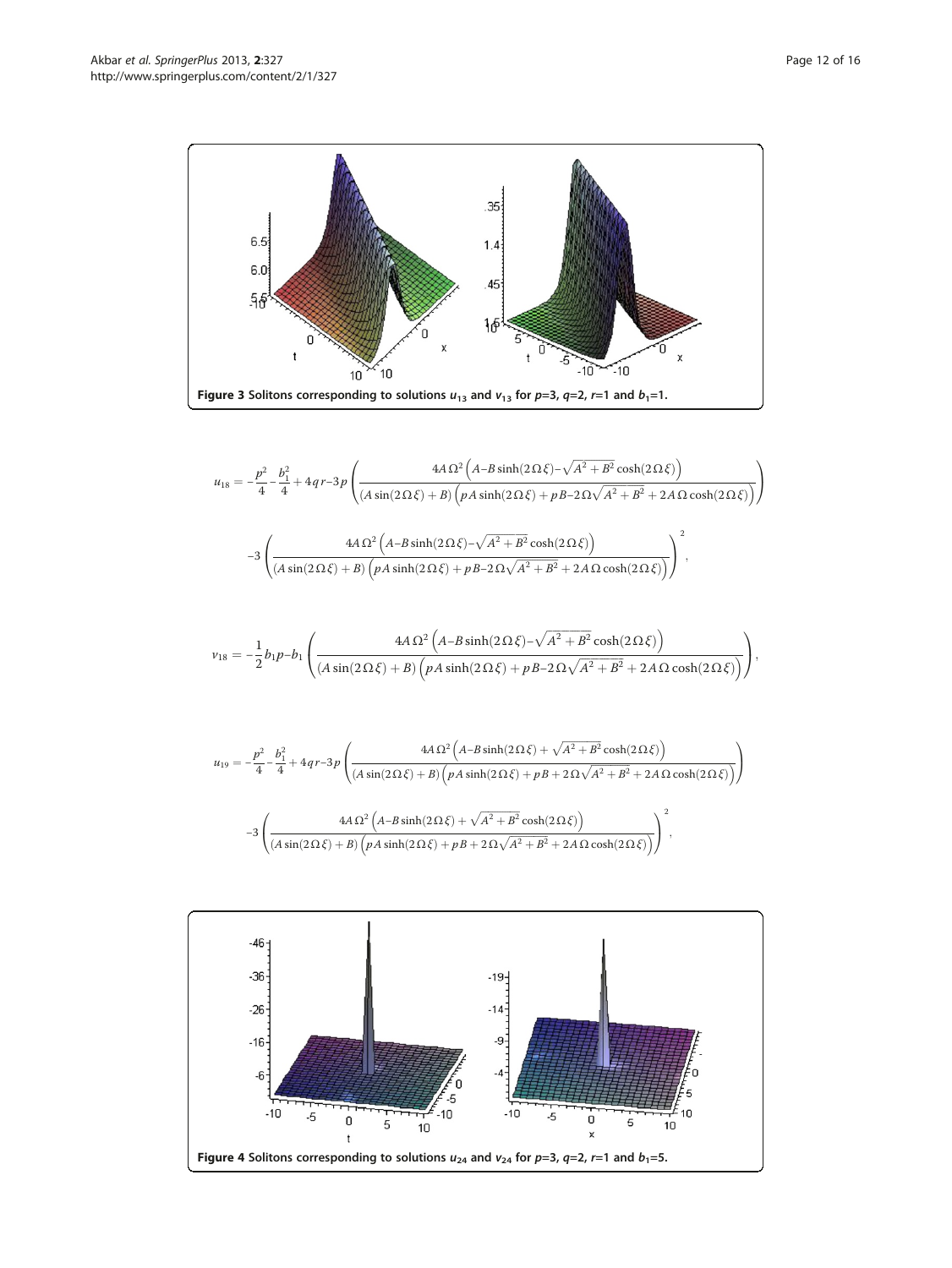<span id="page-12-0"></span>

$$
\nu_{19} = -\frac{1}{2}b_1p - b_1\left(\frac{4A\,\Omega^2\left(A - B\sinh(2\,\Omega\,\xi) + \sqrt{A^2 + B^2}\cosh(2\,\Omega\,\xi)\right)}{(A\sin(2\,\Omega\,\xi) + B)\left(pA\sinh(2\,\Omega\,\xi) + pB + 2\,\Omega\sqrt{A^2 + B^2} + 2A\,\Omega\cosh(2\,\Omega\,\xi)\right)}\right),
$$

where *A* and *B* are two non-zero real constants and satisfies the condition  $B^2 - A^2 > 0$ .

$$
u_{20} = -\frac{p^2}{4} - \frac{b_1^2}{4} + 4qr - 3p\left(\frac{2\Omega^2 \operatorname{sech}(\Omega \xi)}{2\Omega \operatorname{sinh}(\Omega \xi) - p \cosh(\Omega \xi)}\right)
$$

$$
-3\left(\frac{2\Omega^2 \operatorname{sech}(\Omega \xi)}{2\Omega \operatorname{sinh}(\Omega \xi) - p \cosh(\Omega \xi)}\right)^2,
$$

$$
\nu_{20} = -\frac{1}{2}b_1p - b_1\left(\frac{2\Omega^2 \operatorname{sech}(\Omega \xi)}{2\Omega \sinh(\Omega \xi) - p \cosh(\Omega \xi)}\right),\,
$$

$$
u_{21} = -\frac{p^2}{4} - \frac{b_1^2}{4} + 4qr + 3p\left(\frac{2\Omega^2 \operatorname{csch}(\Omega \xi)}{2\Omega \operatorname{cosh}(\Omega \xi) - p \operatorname{sinh}(\Omega \xi)}\right)
$$

$$
-3\left(\frac{2\Omega^2 \operatorname{csch}(\Omega \xi)}{2\Omega \operatorname{cosh}(\Omega \xi) - p \operatorname{sinh}(\Omega \xi)}\right)^2,
$$

$$
\nu_{21} = -\frac{1}{2}b_1p + b_1\left(\frac{2\Omega^2\operatorname{csch}(\Omega\xi)}{2\Omega\cosh(\Omega\xi) - p\sinh(\Omega\xi)}\right),\,
$$

$$
\begin{split} u_{22} & = -\frac{p^2}{4} - \frac{b_1^2}{4} + 4qr + 3p\left(\frac{4\Omega^2\,\mathrm{sech}(2\,\Omega\,\xi)\,(1\mp i\sinh(2\,\Omega\,\xi))}{p\,\cosh(2\,\Omega\,\xi) - 2\,\Omega\,\sinh(2\,\Omega\,\xi)\mp i\,2\,\Omega}\right) \\ & - 3\left(\frac{4\,\Omega^2\,\mathrm{sech}(2\,\Omega\,\xi)\,(1\mp i\sinh(2\,\Omega\,\xi))}{p\,\cosh(2\,\Omega\,\xi) - 2\,\Omega\,\sinh(2\,\Omega\,\xi)\mp i\,2\,\Omega}\right)^2, \end{split}
$$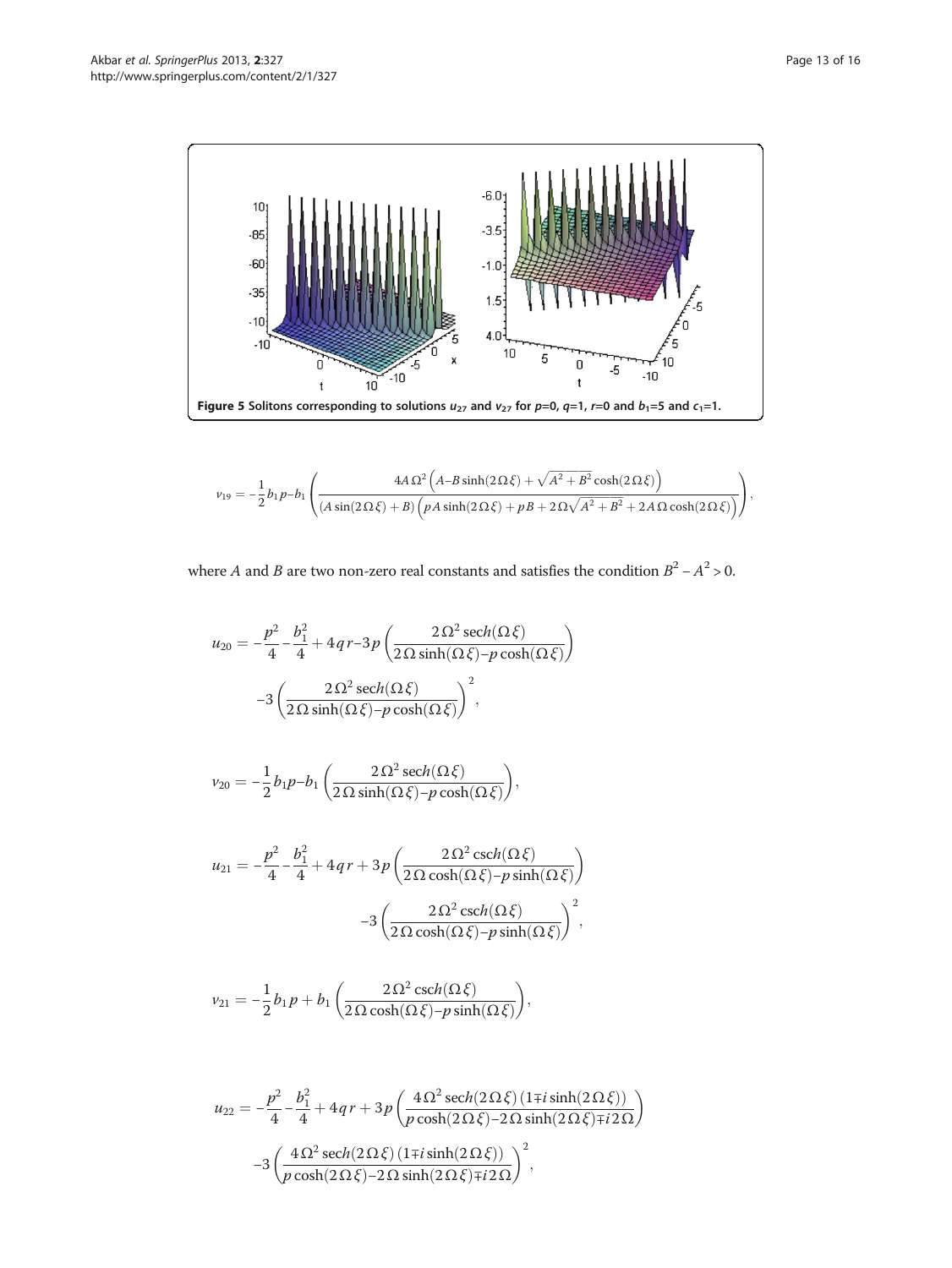$$
\nu_{22} = -\frac{1}{2}b_1p + b_1\left(\frac{4\Omega^2 \operatorname{sech}(2\Omega\xi)\left(1\mp i\sinh(2\Omega\xi)\right)}{p\cosh(2\Omega\xi) - 2\Omega \sinh(2\Omega\xi)\mp i2\Omega}\right),
$$
\n
$$
u_{23} = -\frac{p^2}{4} - \frac{b_1^2}{4} + 4qr + 3p\left(\frac{4\Omega^2 \operatorname{csch}(2\Omega\xi)\left(1 \pm \cosh(2\Omega\xi)\right)}{2\Omega \cosh(2\Omega\xi) - p\sinh(2\Omega\xi) \pm 2\Omega}\right)
$$
\n
$$
-3\left(\frac{4\Omega^2 \operatorname{csch}(2\Omega\xi)\left(1 \pm \cosh(2\Omega\xi)\right)}{2\Omega \cosh(2\Omega\xi) - p\sinh(2\Omega\xi) \pm 2\Omega}\right)^2,
$$
\n
$$
\nu_{23} = -\frac{1}{2}b_1p + b_1\left(\frac{4\Omega^2 \operatorname{csch}(2\Omega\xi)\left(1 \pm \cosh(2\Omega\xi)\right)}{2\Omega \cosh(2\Omega\xi) - p\sinh(2\Omega\xi) \pm 2\Omega}\right),
$$
\n
$$
u_{24} = -\frac{p^2}{4} - \frac{b_1^2}{4} + 4qr + 3p\left(\frac{2\Omega^2 \operatorname{csch}(\Omega\xi)}{2\Omega \operatorname{cosh}(\Omega\xi) - p\sinh(\Omega\xi)}\right)
$$

$$
u_{24} = -\frac{1}{4} - \frac{1}{4} + 4q + 3p \left( \frac{1}{2} \Omega \cosh(\Omega \xi) - p \sinh(\Omega \xi) \right)
$$

$$
-3 \left( \frac{2 \Omega^2 \operatorname{csch}(\Omega \xi)}{2 \Omega \cosh(\Omega \xi) - p \sinh(\Omega \xi)} \right)^2,
$$

$$
\nu_{24} = -\frac{1}{2}b_1p + b_1\left(\frac{2\Omega^2\operatorname{csch}(\Omega\xi)}{2\Omega\cosh(\Omega\xi) - p\sinh(\Omega\xi)}\right).
$$

## Family 3

When  $r=0$  and  $pq\neq0$ , the solutions of Equations ([6\)](#page-5-0) and ([7\)](#page-5-0) are:

$$
u_{25} = -\frac{p^2}{4} - \frac{b_1^2}{4} + 4qr + 3p\left(\frac{p(\cosh(p\xi) - \sinh(p\xi))}{d + \cosh(p\xi) - \sinh(p\xi)}\right)
$$

$$
-3\left(\frac{p(\cosh(p\xi) - \sinh(p\xi))}{d + \cosh(p\xi) - \sinh(p\xi)}\right)^2,
$$

$$
v_{25} = -\frac{1}{2}b_1p + b_1\left(\frac{p(\cosh(p\xi) - \sinh(p\xi))}{d + \cosh(p\xi) - \sinh(p\xi)}\right),
$$

$$
u_{26} = -\frac{p^2}{4} - \frac{b_1^2}{4} + 4qr + 3p\left(\frac{pd}{d + \cosh(p\xi) + \sinh(p\xi)}\right)
$$

$$
-3\left(\frac{pd}{d + \cosh(p\xi) + \sinh(p\xi)}\right)^2,
$$

$$
v_{26} = -\frac{1}{2}b_1p + b_1\left(\frac{pd}{d + \cosh(p\xi) + \sinh(p\xi)}\right).
$$

## Family 4

When  $q\neq 0$  and  $r=p=0$ , the solutions of Equations [\(6](#page-5-0)) and ([7](#page-5-0)) are:

$$
u_{27} = -\frac{p^2}{4} - \frac{b_1^2}{4} + 4qr - 3p\left(\frac{q}{q\xi + c_1}\right) - 3\left(\frac{q}{q\xi + c_1}\right)^2,
$$
  

$$
v_{27} = -\frac{1}{2}b_1p - b_1\left(\frac{q}{q\xi + c_1}\right)^2
$$

where  $c_1$  is an arbitrary constant.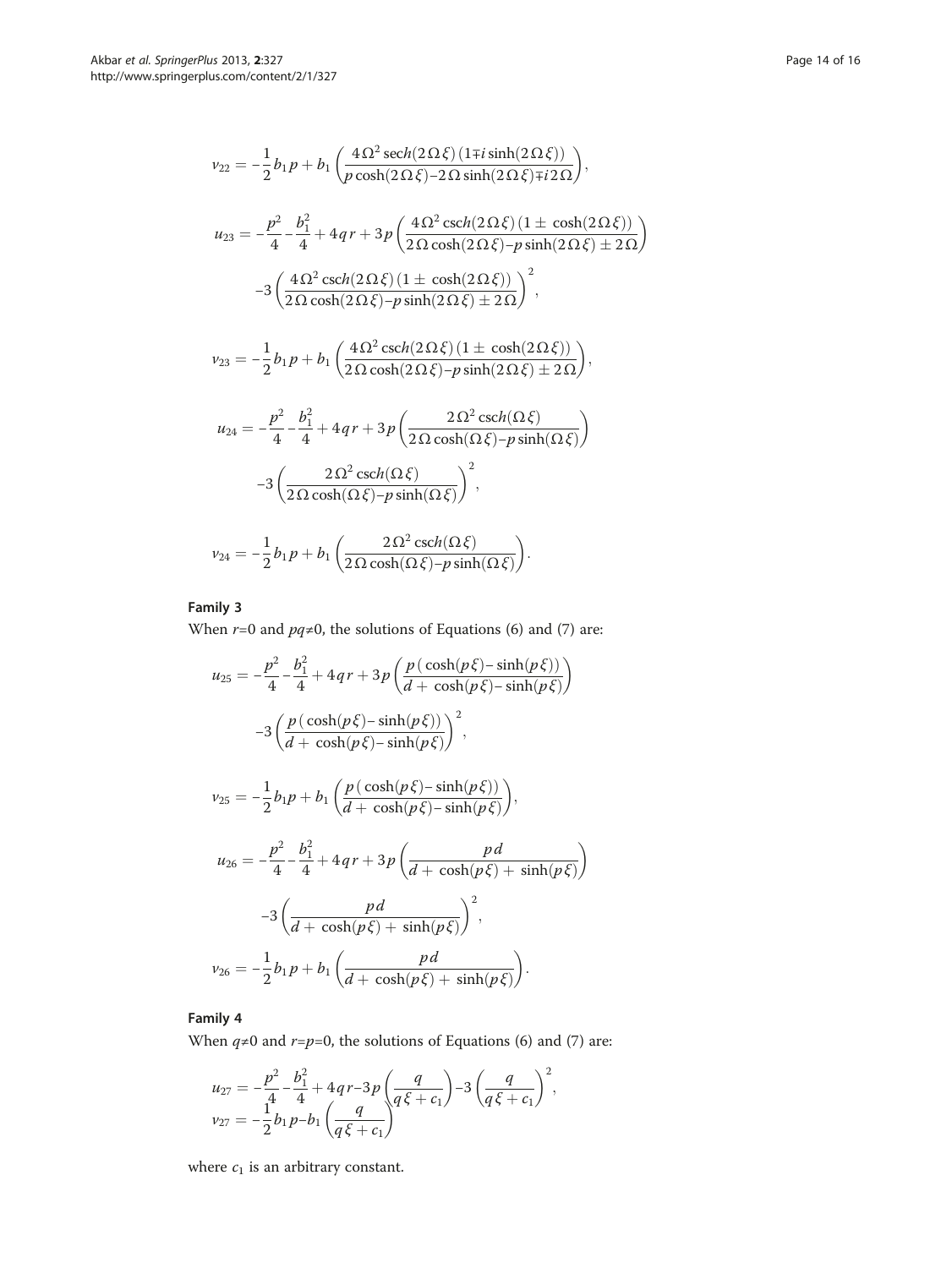<span id="page-14-0"></span>Because of the arbitrariness of the parameters  $b_1$ ,  $p$ ,  $q$  and  $r$  in the above families of solution, the physical quantities  $u$  and  $v$  might possess physically significant rich structures.

#### Graphical presentation

Graph is a powerful tool for communication and describes lucidly the solutions of the problems. Therefore, some graphs of the solutions are given below. The graphs readily have shown the solitary wave form of the solutions (Figures [1, 2,](#page-10-0) [3, 4](#page-11-0) and [5\)](#page-12-0).

#### Conclusion

In this article, the alternative  $(G/G)$ -expansion method has been modified by introducing the generalized Riccati equation mapping and obtain abundant exact traveling wave solutions of the (1+1)-dimensional DSW equation with the help of symbolic computation. It is important to point out that the obtained solutions have not been reported in the previous literature. The new type of traveling wave solutions found in this article might have significant impact on future research. We assured the correctness of our solutions by putting them back into the original Equations ([6\)](#page-5-0) and [\(7](#page-5-0)). This article is only an imploring work and we look forward the modified alternative  $(G/G)$ expansion method may be applicable to other kinds of NLEEs in mathematical physics. The extension of the method proposed in this paper to solve NLEEs with variable coefficients deserves further investigations.

#### Competing interests

The authors declare that they have no competing interests.

#### Authors' contributions

All the authors, viz. MAA NHMA and STM, with the consultation of each other carried out this work and drafted the manuscript together. All the authors read and approved the final manuscript.

#### Acknowledgements

The authors would like to express their sincere thanks to the School of Mathematical Sciences, Universiti Sains Malaysia (USM), Malaysia for providing the symbolic computation software to facilitate the huge calculation of this article.

#### Author details

<sup>1</sup>Department of Applied Mathematics, University of Rajshahi, Rajshahi, Bangladesh. <sup>2</sup>School of Mathematical Sciences Universiti Sains Malaysia, Penang, Malaysia. <sup>3</sup>Department of Mathematics, HITEC University, Taxila Cantt, Pakistan.

Received: 1 March 2013 Accepted: 20 June 2013 Published: 18 July 2013

#### References

Abazari R (2010) The (G'/G)-expansion method for Tziteica type nonlinear evolution equations. Math Comput Modelling 52:1834–1845

Abdou MA, Soliman AA, Basyony ST (2007) New application of exp-function method for improved Boussinesq equation. Phys Lett A 369:469–475

Akbar MA, Ali NHM (2011) Exp-function method for duffing equation and New solutions of (2+1) dimensional dispersive long wave equations. Prog Appl Math 1(2):30–42

Akbar MA, Ali NHM, Zayed EME (2012) Abundant exact traveling wave solutions of the generalized Bretherton equation via the improved (G'/G)-expansion method. Commun Theor Phys 57:173–178

Ali AT (2011) New generalized Jacobi elliptic function rational expansion method. J Comput Appl Math 235:4117–4127 Bekir A (2008) Application of the (G'/G)-expansion method for nonlinear evolution equations. Phys Lett A

372:3400–3406

Chen HT, Zhang HQ (2003) Improved Jacobin elliptic function method and its applications. Chaos Solitons and Fract 15:585–591

Gardner CS, Greener JM, Kruskal MD et al (1967) Phys Rev Lett 19:1095–1099

Guo GX, Wu LH (2010) Darboux transformation and explicit solutions for Drinfel'd–Sokolov–Wilson Equation. Commun Theor Phys 53:1090–1096

He JH (2012) Asymptotic methods for solitary solutions and compactons. Abstr Appl Anal 916793:130. doi:[10.1155/](http://dx.doi.org/10.1155/2012/916793) [2012/916793](http://dx.doi.org/10.1155/2012/916793)

He JH, Wu XH (2006) Exp-function method for nonlinear wave equations. Chaos Solitons Fract 30:700–708